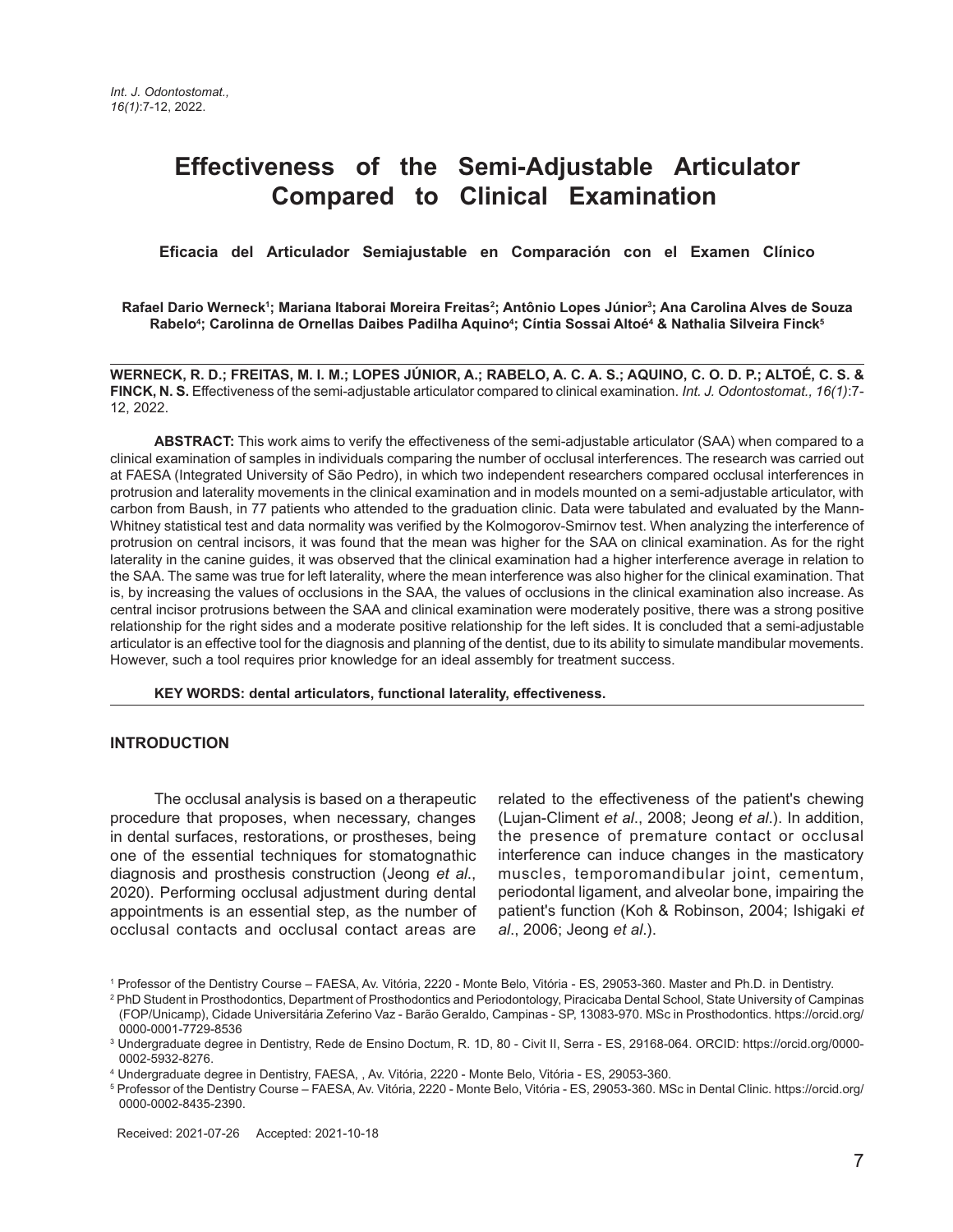For this, the articulator plays a fundamental role in the diagnosis and occlusal analysis and its main purpose is to observe and simulate occlusal relationships, record the axis of rotation of the mandible with the upper and lower teeth (Frankfurt Plan), in order to adapt the esthetics and patient occlusion (Wise, 1982; Hayashi *et al*., 1994). There are several types of articulators in the dental market. Among them, semiadjustable (SAA) stands out due to their affordable cost and efficient results. The SAA simulates the beginning and end of the movement of the condyles, in a straight line (Schwartz, 1959; Todescan, 1996). Arcon type articulators, on the other hand, have the condylar elements attached to the lower limb of the instrument, in the same way, that the condyles are attached to the mandible. And to represent the glenoid fossa, the condylar guide is attached to the superior branch of the articulator (Todescan).

In addition to the use of articulators, another viable alternative to perform occlusal analysis and dental relationship in order to rehabilitate a dental group is to evaluate the stomatognathic system through a clinical evaluation (Santos JR, 1998). To assess the stomatognathic system, anamnesis begins by interrogating general clinical manifestations, personal and family history. Then, there is a general physical examination, checking data such as temperature, heart rate, and blood pressure. Then, an inspection of the head and neck is carried out, with palpation of the muscles and lymph nodes. The intraoral examination checks the salivary glands, gums, oral mucosa, teeth, and tongue, in addition, during the intraoral examination, the occlusal relationship of the teeth is analyzed (Campana, 2010).

Knowing this, this work aims to verify the effectiveness of the semi-adjustable articulator when compared to a clinical examination from samples in individuals evaluating the amount of occlusal interference

## **MATERIAL AND METHOD**

This study is a research approved by the Ethics and Research Committee (ERC) of Faculdades Espírito Santense (FAESA) (number 4.754.054). 77 students from the 5th period of Dentistry participated in this study. There was no need to calculate a sample since in this period there were three classes (5th period) and from these, the occlusions were collected in the clinical and

articulating examination of all, thus characterizing a population with the inclusion and exclusion criteria in force.

**Mounting in an articulator on the patient:** A BioArt A7 plus semi-adjustable Arcon type articulator was used (São Carlos, São Paulo, Brazil). The assembly started with bite registration with a low fusion compound positioned on the fork at three points, so that one point is anterior, located right in the center of the fork, and the other two in the posterior region. When taking the fork to the patient, it was centered with the patient's midline, as the fork was settled on the upper teeth and fixed bi-digitally until the final set of the material. To confirm the purpose of the record, it was checked on the patient's model.

To assemble the facebow, the patient remained seated, keeping the fork in the same position with the thumbs resting against the maxilla. The facebow was positioned together with the attachment on the bite fork shaft so that one attachment butterfly was facing downwards and the other to the side. Then, the facial bow auricles were inserted in the patient's external auditory meatus, to later adapt the nazium rapporteur to the arch's crossbar, centered and supported on the patient's glabella. The three standard bow fastening screws were also properly adjusted. Once this was done, the fork clamping assembly was pushed until it was closest to the lip, and then the vertical shaft and horizontal shaft butterflies were adjusted.

To prepare the articulator, the Bennett angle was adjusted to 15 degrees and the angle of the condyle guide to 30 degrees. With the articulator locked, the facebow was positioned in union with the superior branch of the articulator by means of small pins located on theexternal face of the condyle guides, fitting into the orifices of the auricles. The front part of the superior branch of the articulator was supported on the crossbar of the arch. Then, the facebow was firmly closed and its central fixation screw tightened, positioning the bow and the upper branch over the lower branch of the articulator.

**Assembly of models in Articulator.** The upper type IV plaster model (dent-mix 4 ASFER, São Caetano do Sul, São Paulo, Brazil) was prepared with retentions and previously hydrated, to be positioned on the fork register. The upper branch of the articulator was lifted to place a portion of plaster on the model and another small amount of plaster on the mounting plate of the upper branch.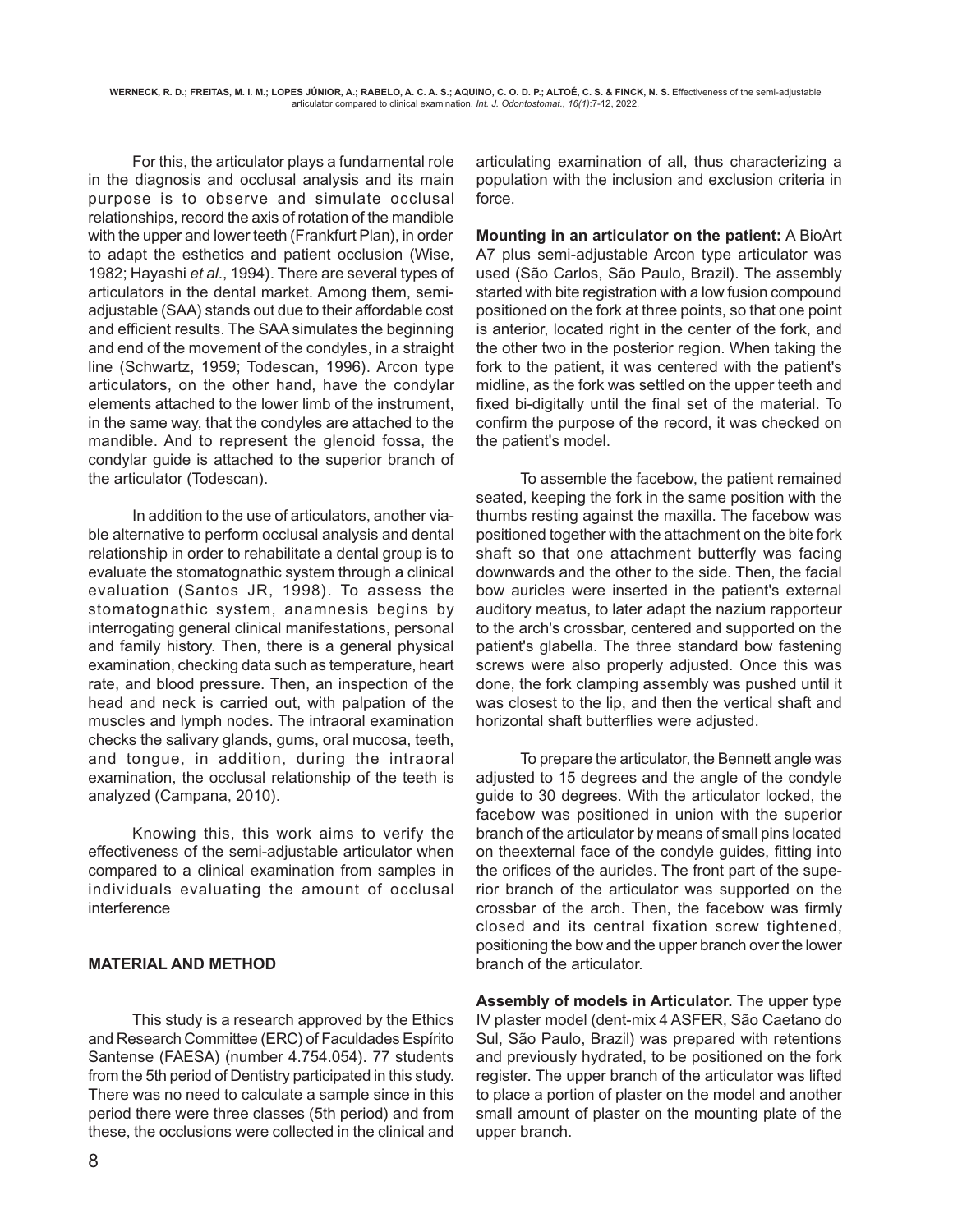The fork and model were fixed in position to prevent any movement. The articulator was closed until the upper branch touched the crossbar of the facial bow, waiting for the final set of the plaster. To assemble the lower model in the articulator, it was necessary to have a record that relates the upper and lower dental arches, according to the Maximum Habitual Intercuspation (MHI). The incisal pin was positioned in the superior branch of the articulator, with its tip rounded down so that the superior and inferior branches are parallel, that is, at the zero marks. Then, the articulator was positioned "upside down" on the table to seat the lower model, previously hydrated and with retentions, on the upper model. An elastic band was used to secure the models so that they remain in position during the crystallization of the plaster. In the same way, as described for the upper model, the lower model was also assembled.

All condylar elements were fitted to the condyle guides and the articulator closed until the incisal pin touched the incisal table. Then it was necessary to fix the articulator branches with an elastic band to prevent possible distortions caused by the expansion of the plaster. After setting the plaster, the articulator returned to its normal position (lower branch supported on the laboratory table).

**Occlusal relationship analysis.** Occlusal registration was performed with Miller forceps and Bausch carbon (Dr. Jean Bausch KG/Oskar-Schindler-Str. 4, Germany). The patient seated at 90º performed the movements of protrusion, left laterality, and right

laterality with the carbon in the mouth, the same movements were also reproduced in the models of these same patients that were mounted on the SAA. A comparison of the two methods was recorded by two independent evaluators of each of the 77 patients examined, observing the existence or not of occlusal interference.

## **RESULTS**

The occlusal interference in the protrusion movement was higher on average for the SAA (mean=2.40,  $SD \pm 2.28$ ) than in the clinical examination (mean=1.91; SD  $\pm$  2.03). For the right lateral movement, it was observed that the highest mean of occlusal interference was for the clinical examination (mean=2.06;  $SD \pm 1.93$ ) compared to the SAA (mean  $= 1.77$ ; SD  $\pm$  1.71), and the same occurred for the left lateral movement, where the highest mean of occlusal interference was for the clinical examination (mean = 1.91; SD  $\pm$  1.82) compared to the SAA (mean = 1.58;  $SD \pm 1.63$ ) (Table I).

The Kolmogorov-Smirnov test rejected the null hypothesis of normality ( $p < 0.050$ ), so the best technique to be used is the non-parametric one (Table II).

The Mann-Whitney test did not show significant differences ( $p > 0.050$ ) in the medians of the protrusion movements, right and left lateralities between the SAA and the clinical examination (Table III). In Table III this

Table I. Description of occlusal interferences from SAA movements and clinical examination.

| able i. Description of occideal interferences from OAA movements and cirrical examination. |                                              |                         |           |        |         |             |                       |
|--------------------------------------------------------------------------------------------|----------------------------------------------|-------------------------|-----------|--------|---------|-------------|-----------------------|
|                                                                                            |                                              | <b>Minimum</b>          |           | Median | Maximum | Average     | Standard<br>deviation |
| Protrusion                                                                                 | <b>SAA</b>                                   | 0.00                    |           | 2.00   | 11.00   | 2.40        | 2.28                  |
|                                                                                            | Clinical examination                         | 0.00                    |           | 1.00   | 10.00   | 1.91        | 2.03                  |
| <b>Right laterality</b>                                                                    | SAA                                          | 0.00                    |           | 1.00   | 7.00    | 1.77        | 1.71                  |
|                                                                                            | Clinical examination                         | 0.00                    |           | 1.00   | 7.00    | 2.06        | 1.93                  |
| Left laterality                                                                            | SAA                                          | 0.00                    |           | 1.00   | 7.00    | 1.58        | 1.63                  |
|                                                                                            | Clinical examination                         | 0.00                    |           | 1.00   | 9.00    | 1.91        | 1.82                  |
|                                                                                            | Table II. Kolmogorov-Smirnov normality test. |                         |           |        |         |             |                       |
|                                                                                            |                                              |                         | Statistic | df     |         | $p^*$ value |                       |
|                                                                                            |                                              | Protrusion              | 0.181     | 77     |         | < 0.001     |                       |
|                                                                                            | <b>SAA</b>                                   | <b>Right laterality</b> | 0.271     | 77     |         | < 0.001     |                       |
|                                                                                            |                                              | Left laterality         | 0.250     | 77     |         | < 0.001     |                       |
|                                                                                            |                                              | Protrusion              | 0.209     | 77     |         | < 0.001     |                       |
|                                                                                            | Clinical examination                         | <b>Right laterality</b> | 0.216     | 77     |         | < 0.001     |                       |
|                                                                                            |                                              | Left laterality         | 0.237     | 77     |         | < 0.001     |                       |
|                                                                                            |                                              |                         |           |        |         |             |                       |

SAA - Semi-adjustable articulator; (df) Degrees of freedom; (\*) Kolmogorov-Smirnov normality test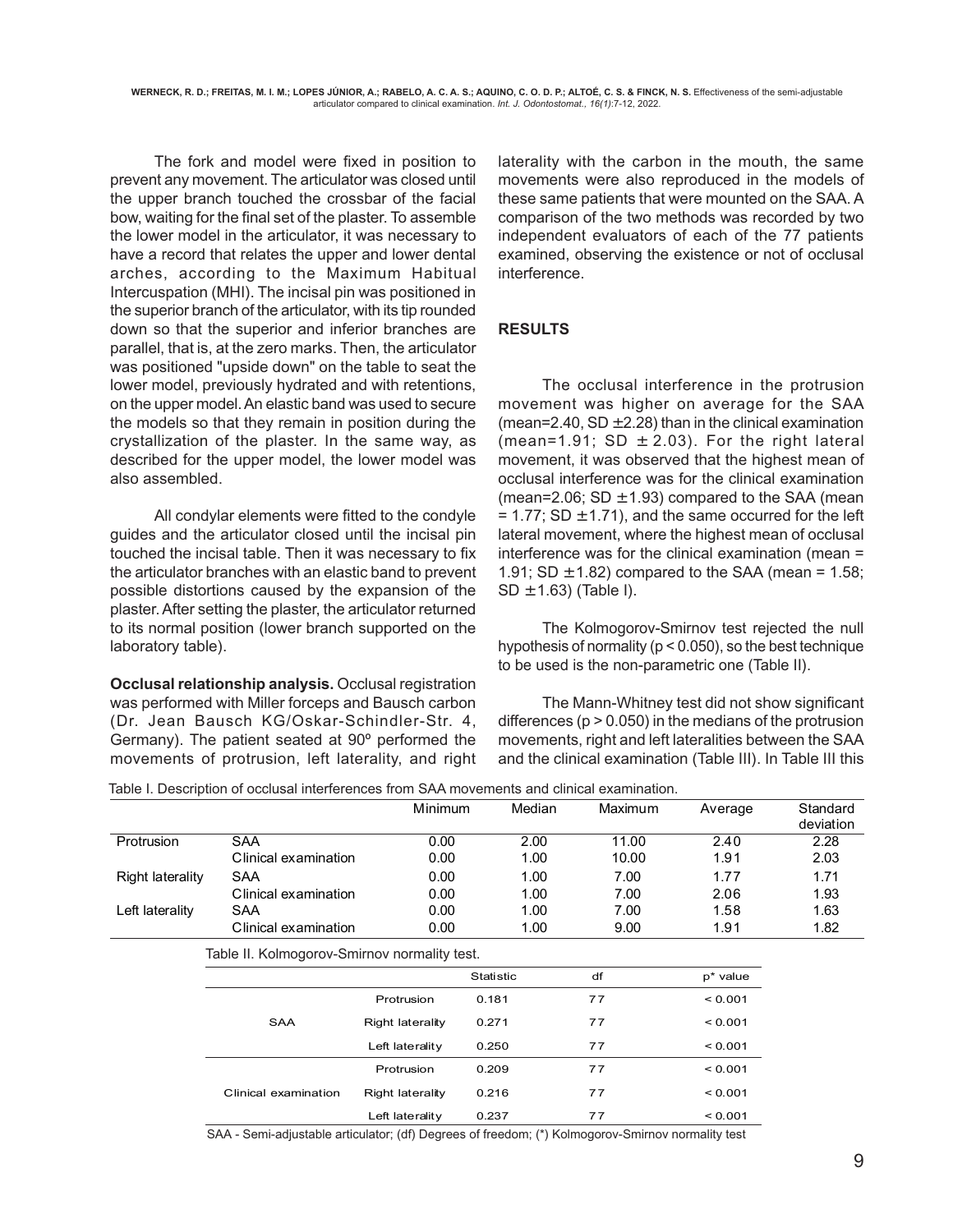occurs, so the conclusion is that the medians of the SAA and the clinical examination are similar, that is, the number of occlusal interferences in the SAA is similar to the number of occlusal interferences in the clinical examination. Thus, when relating the movements in the SAA and in the clinical examination, it is affirmed that it was positive, the SAA is effective, its use prior to the clinical examination will provide a basis for occlusal or non-occlusal interferences of the patient in a safe and positive way.

There was a relationship between movements in all comparisons evaluated between the SAA and the clinical examination (Table IV). Thus, there was a moderate positive correlation ( $r = 0.601$ ;  $p < 0.001$ ) of central incisor protrusions between the SAA and the clinical examination (Fig. 1). As for the right laterality relationship, there was a strong positive relationship (r  $= 0.836$ ;  $p < 0.001$ ) (Fig. 2) and for the left laterality there was a moderate positive relationship ( $r = 0.699$ ; p < 0.001) (Fig. 3).

Table III. Comparison of medians of protrusion occlusions, right and left lateralities between the SAA and clinical examination.

|                                                              |                      | Median | p* Value |  |  |
|--------------------------------------------------------------|----------------------|--------|----------|--|--|
| Protrusion                                                   | SAA                  | 2.00   | 0.179    |  |  |
|                                                              | Clinical examination | 1.00   |          |  |  |
|                                                              | SAA                  | 1.00   | 0.427    |  |  |
| Right laterality                                             | Clinical examination |        |          |  |  |
|                                                              | SAA                  | 1.00   |          |  |  |
| Left laterality                                              | Clinical examination | 1.00   | 0.262    |  |  |
| SAA - Semi-adjustable articulator; (*) Teste de Mann-Whitney |                      |        |          |  |  |
|                                                              |                      |        |          |  |  |

Table IV. List of protrusion occlusions, right and left lateralities between the SAA and clinical examination.

|                                  |                        |          |                                 | <b>Clinical examination</b> |                 |
|----------------------------------|------------------------|----------|---------------------------------|-----------------------------|-----------------|
|                                  |                        |          | Protrusion                      | <b>Right laterality</b>     | Left laterality |
| <b>SAA</b>                       | Protrusion             |          | 0.601                           |                             |                 |
|                                  |                        | Valor p* | < 0.001                         |                             |                 |
|                                  | Right laterality       |          |                                 | 0.836                       |                 |
|                                  |                        | Valor p* |                                 | < 0.001                     |                 |
|                                  | Left laterality        |          |                                 |                             | 0.699           |
|                                  |                        | Valor p* |                                 |                             | < 0.001         |
| $\sim$ $\sim$ $\sim$<br>$\cdots$ | .<br>$\cdots$ $\cdots$ |          | $\cdots$<br>$\lambda$ $\lambda$ |                             |                 |

SAA - Semi-adjustable articulator; (\_) Spearman's correlation (rho)



Fig. 1. Correlation of central incisor protrusion occlusions between SAA and clinical examination.



Fig. 2. Correlation of occlusions of the right laterality of the canine guides between the SAA and the clinical examination.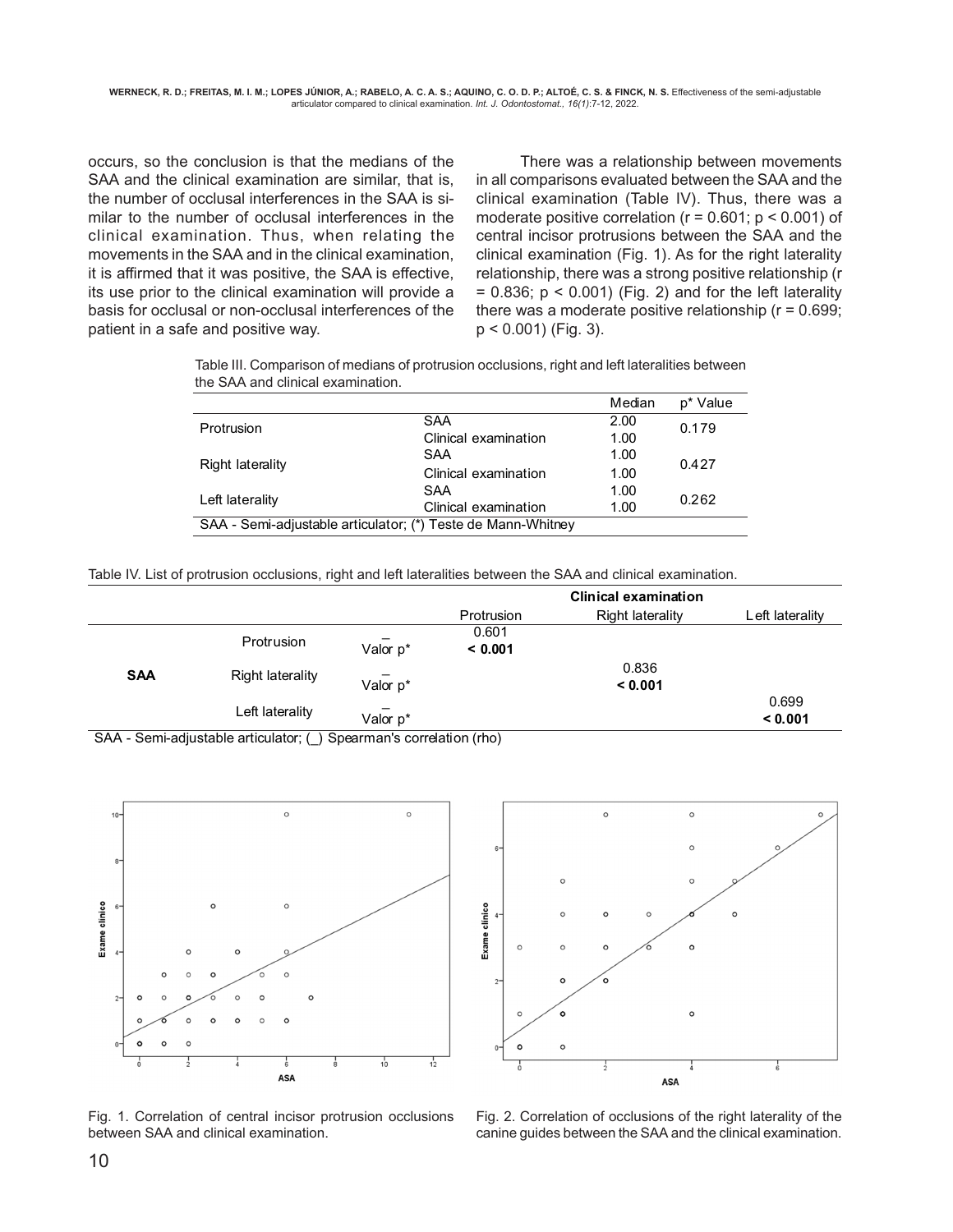

#### **DISCUSSION**

The results of this study showed that there were no statistical differences between the medians of the protrusion and lateral movements (right and left) between the semi-adjustable articulator and the values obtained in the clinical examination, being similar in the number of occlusal interferences. Such results do not corroborate the study by Dos Santos Júnior & Ash Jr. (1998), where they observed that the values recorded from the articulators were in 50 % of the cases higher than the values obtained directly from the patient, which can be explained by the longer intercondylar distance accepted by the SAA.

Currently, digital images obtained from intraoral scanning have been used to analyze the state of occlusal contact. However, the digitization of the entire dental arch requires technical capacity, which when not achieved can lead to errors in obtaining these images, which usually occur due to the presence of accentuated curves, such as in the distal portions of molars and the incisal portions of the anterior teeth. These requirements can lead to light diffraction during intraoral scanning, as described by Lee *et al*. (2018), who concluded that digital occlusal analysis can be used for diagnostic purposes, but software limitations should be considered for clinical use, as well as the scanning technique employed.

What was also reported by Solaberrieta *et al*. (2015), who compared the occlusal contacts of plaster casts with those obtained using three different software, observed that the occlusal contacts changed according to the software used. Thus, the use of SAA in the identification of occlusal interferences becomes indispensable, and it can be used even before the clinical examination, speeding up the diagnosis.

Given the above data, it is possible to see that the semi-adjustable articulator combined with the clinical examination is an important tool for occlusal analysis, diagnosis, and treatment plan, being able to reproduce protrusion and lateral movements similar to those performed by the patient, which allows performing prosthetic work under biological and functional principles (Amin *et al*., 2019; Buduru *et al*., 2020).

It can be concluded that the semi-adjustable articulator is considered an effective instrument when compared to the clinical examination for the diagnosis and dental planning of the patient.

**WERNECK, R. D.; FREITAS, M. I. M.; LOPES JÚNIOR, A.; RABELO, A. C. A. S.; AQUINO, C. O. D. P.; ALTOÉ, C. S. & FINCK, N. S.** Eficacia del articulador semiajustable en comparación con el examen clínico. *Int. J. Odontostomat., 16(1)*:7-12, 2022.

**RESUMEN:** Este trabajo tuvo como objetivo verificar la efectividad del articulador semi-ajustable (SAA) cuando se compara con un examen clínico de muestras en individuos de acuerdo al número de interferencias oclusales. La investigación se llevó a cabo en FAESA (Universidad Integrada de São Pedro), en la que dos investigadores independientes compararon las interferencias oclusales en los movimientos de protrusión y lateralidad en el examen clínico y en modelos montados en un articulador semiajustable, con carbón de Baush, en 77 pacientes que acudieron a la clínica de graduación. Los datos se tabularon y evaluaron mediante la prueba estadística de Mann-Whitney y la normalidad de los datos se verificó mediante la prueba de Kolmogorov-Smirnov. Al analizar la interferencia de la protrusión en los incisivos centrales, se encontró que la media era mayor para el SAA en el examen clínico. En cuanto a la lateralidad derecha en las guías caninas, se observó que el examen clínico tuvo un promedio de interferencia más alto en relación al SAA. Lo mismo ocurrió con la lateralidad izquierda, donde la interferencia media también fue mayor para el examen clínico. Es decir, al aumentar los valores de oclusiones en el SAA, también aumentan los valores de oclusiones en el examen clínico. Como las protuberancias de los incisivos centrales entre el SAA y el examen clínico fueron moderadamente positivas, hubo una fuerte relación positiva para los lados derechos y una relación positiva moderada para los lados izquierdos. Se concluye que un articulador semi-ajus